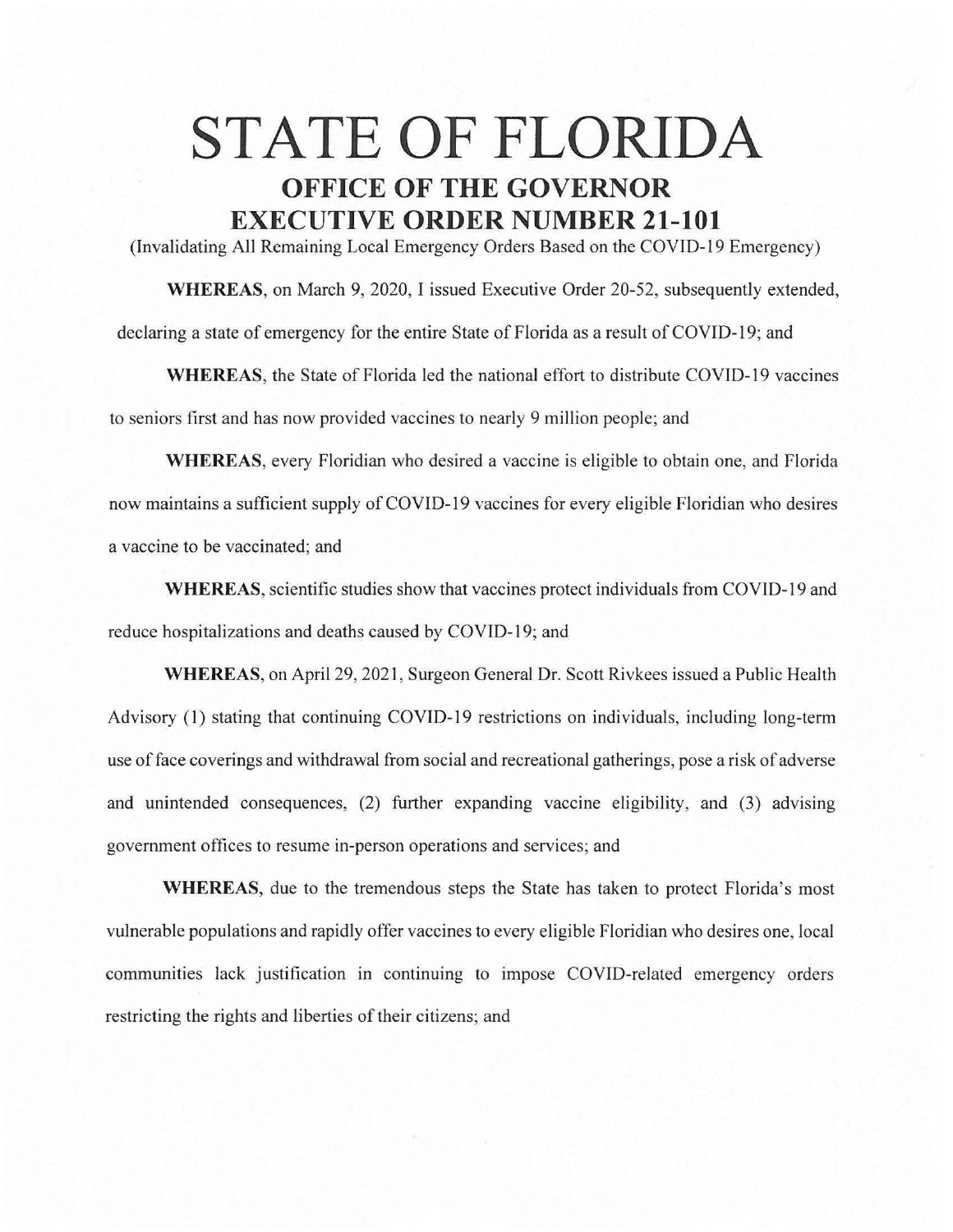**WHEREAS, on May 3, 2021, I signed into law SB 2006 - Emergency Management** which provides, effective July 1, 2021, that any emergency order issued by a political subdivision must be narrowly tailored to serve a compelling public health or safety purpose, must be limited in duration, applicability, and scope in order to reduce any infringement on individual rights or liberties to the greatest extent possible, and may be invalidated by the Governor, at any time, if the Governor determines that such order unnecessarily restricts individual rights or liberties; and

**WHEREAS,** it is my determination that the remaining emergency orders issued by the political subdivisions of this State due to the COVID-19 emergency are not narrowly tailored to serve a public health or safety purpose and unnecessarily restrict individual rights and liberties, including the economic and commercial rights and liberties of business owners in this State; and

**NOW, THEREFORE, I, RON DESANTIS,** as Governor of Florida, by virtue of the authority vested in me by Article IV, Section 1(a) of the Florida Constitution and by the Florida Emergency Management Act, as amended, and all other applicable laws, promulgate the following Executive Order:

Section 1. In order to protect the rights and liberties of individuals in this State and to accelerate the State's recovery from the COVID-19 emergency, any emergency order issued by a political subdivision due to the COVID-19 emergency which restricts the rights or liberties of individuals or their businesses is invalidated.

Section 2. Nothing herein prohibits a political subdivision of the State from enacting ordinances pursuant to regular enactment procedures to protect the health, safety, and welfare of its local population. Only the COVID-19 emergency orders, as defined in SB 2006, enacted prior to July 1, 2021, are hereby invalidated.